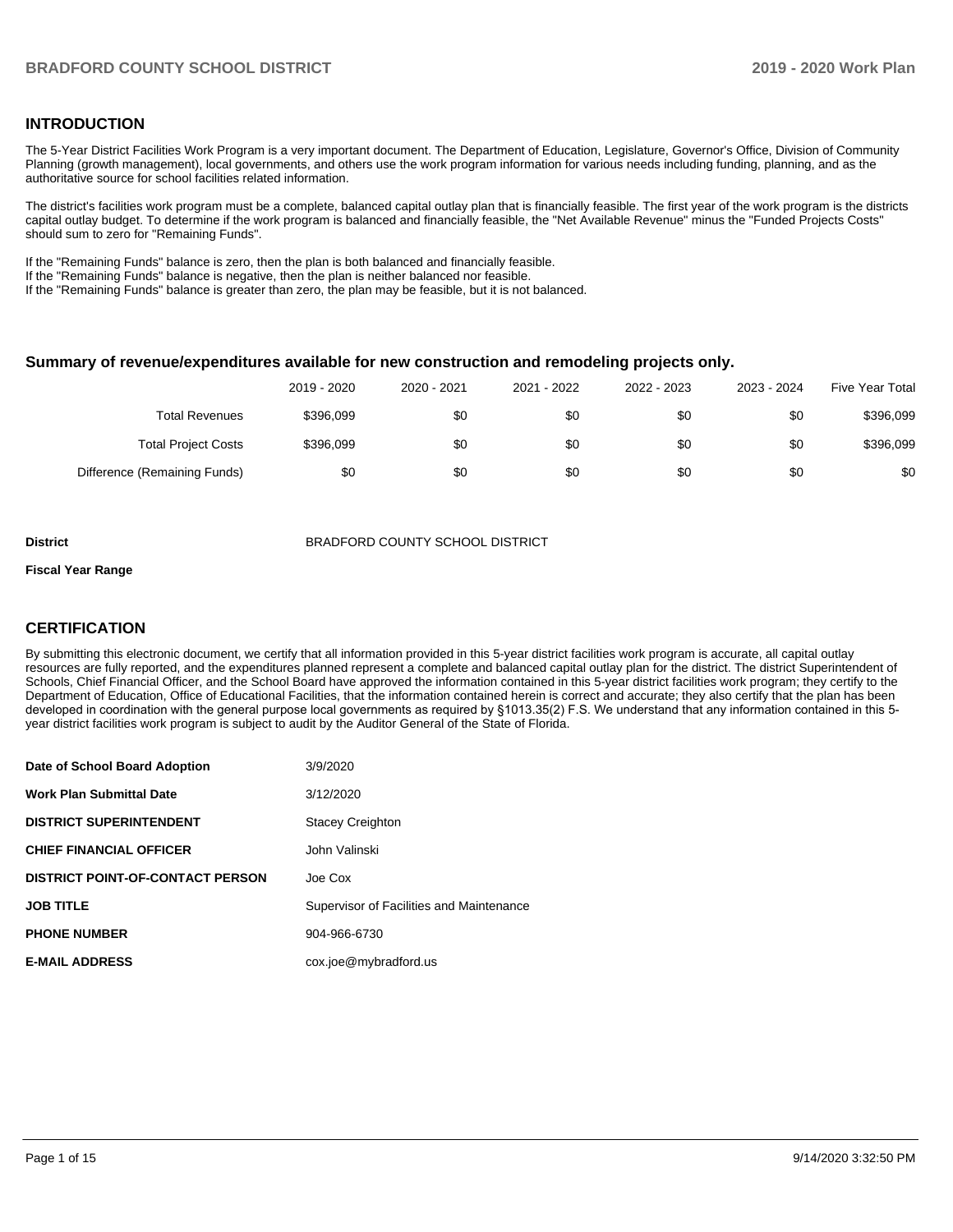# **Expenditures**

#### **Expenditure for Maintenance, Repair and Renovation from 1.50-Mills and PECO**

Annually, prior to the adoption of the district school budget, each school board must prepare a tentative district facilities work program that includes a schedule of major repair and renovation projects necessary to maintain the educational and ancillary facilities of the district.

|                                  | Item                                                                                                                                                                                                                                                                            | $2019 - 2020$<br><b>Actual Budget</b> | $2020 - 2021$<br>Projected | $2021 - 2022$<br>Projected | 2022 - 2023<br>Projected | $2023 - 2024$<br>Projected | Total     |
|----------------------------------|---------------------------------------------------------------------------------------------------------------------------------------------------------------------------------------------------------------------------------------------------------------------------------|---------------------------------------|----------------------------|----------------------------|--------------------------|----------------------------|-----------|
| <b>HVAC</b>                      |                                                                                                                                                                                                                                                                                 | \$75,000                              | \$100.000                  | \$150,000                  | \$100.000                | \$150,000                  | \$575,000 |
|                                  | Locations: BRADFORD MIDDLE, BRADFORD SENIOR HIGH, BRADFORD-UNION VOCATIONAL-TECHNICAL SCHOOL, BROOKER ELEMENTARY,<br>DISTRICT OFFICES, HAMPTON ELEMENTARY, LAWTEY COMMUNITY SCHOOL, OPERATIONS CENTER, RAINBOW CENTER,<br>SOUTHSIDE ELEMENTARY, STARKE ELEMENTARY               |                                       |                            |                            |                          |                            |           |
| Flooring                         |                                                                                                                                                                                                                                                                                 | \$0                                   | \$25,000                   | \$25,000                   | \$10,000                 | \$25,000                   | \$85,000  |
|                                  | Locations: BRADFORD MIDDLE, BRADFORD SENIOR HIGH, BRADFORD-UNION VOCATIONAL-TECHNICAL SCHOOL, BROOKER ELEMENTARY,<br>DISTRICT OFFICES, HAMPTON ELEMENTARY, LAWTEY COMMUNITY SCHOOL, OPERATIONS CENTER, R J E CENTER, RAINBOW<br>CENTER, SOUTHSIDE ELEMENTARY, STARKE ELEMENTARY |                                       |                            |                            |                          |                            |           |
| Roofing                          |                                                                                                                                                                                                                                                                                 | \$50,000                              | \$50,000                   | \$50,000                   | \$50,000                 | \$50,000                   | \$250,000 |
|                                  | Locations: BRADFORD MIDDLE, BRADFORD SENIOR HIGH, BRADFORD-UNION VOCATIONAL-TECHNICAL SCHOOL, BROOKER ELEMENTARY,<br>DISTRICT OFFICES, HAMPTON ELEMENTARY, LAWTEY COMMUNITY SCHOOL, OPERATIONS CENTER, RAINBOW CENTER,<br>SOUTHSIDE ELEMENTARY, STARKE ELEMENTARY               |                                       |                            |                            |                          |                            |           |
| Safety to Life                   |                                                                                                                                                                                                                                                                                 | \$0 <sub>1</sub>                      | \$55,000                   | \$51,282                   | \$10,000                 | \$55,000                   | \$171,282 |
| Locations:                       | BRADFORD MIDDLE, BRADFORD SENIOR HIGH, BRADFORD-UNION VOCATIONAL-TECHNICAL SCHOOL, BROOKER ELEMENTARY,<br>DISTRICT OFFICES, HAMPTON ELEMENTARY, LAWTEY COMMUNITY SCHOOL, OPERATIONS CENTER, RAINBOW CENTER,<br>SOUTHSIDE ELEMENTARY, STARKE ELEMENTARY                          |                                       |                            |                            |                          |                            |           |
| Fencing                          |                                                                                                                                                                                                                                                                                 | \$50,000                              | \$5.000                    | \$4.309                    | \$5.000                  | \$50,000                   | \$114,309 |
|                                  | Locations: BRADFORD MIDDLE, BRADFORD SENIOR HIGH, BRADFORD-UNION VOCATIONAL-TECHNICAL SCHOOL, BROOKER ELEMENTARY,<br>DISTRICT OFFICES, HAMPTON ELEMENTARY, OPERATIONS CENTER, RAINBOW CENTER, SOUTHSIDE ELEMENTARY, STARKE<br><b>ELEMENTARY</b>                                 |                                       |                            |                            |                          |                            |           |
| Parking                          |                                                                                                                                                                                                                                                                                 | \$50,000                              | \$20,000                   | \$14.155                   | \$50,000                 | \$20,000                   | \$154,155 |
|                                  | Locations: BRADFORD MIDDLE, BRADFORD SENIOR HIGH, BRADFORD-UNION VOCATIONAL-TECHNICAL SCHOOL, BROOKER ELEMENTARY,<br>DISTRICT OFFICES, HAMPTON ELEMENTARY, LAWTEY COMMUNITY SCHOOL, OPERATIONS CENTER, RAINBOW CENTER,<br>SOUTHSIDE ELEMENTARY, STARKE ELEMENTARY               |                                       |                            |                            |                          |                            |           |
| Electrical                       |                                                                                                                                                                                                                                                                                 | \$50,000                              | \$50,000                   | \$75,000                   | \$50,000                 | \$50,000                   | \$275,000 |
|                                  | Locations: BRADFORD MIDDLE, BRADFORD SENIOR HIGH, BRADFORD-UNION VOCATIONAL-TECHNICAL SCHOOL, BROOKER ELEMENTARY,<br>DISTRICT OFFICES, HAMPTON ELEMENTARY, LAWTEY COMMUNITY SCHOOL, OPERATIONS CENTER, RAINBOW CENTER,<br>SOUTHSIDE ELEMENTARY, STARKE ELEMENTARY               |                                       |                            |                            |                          |                            |           |
| Fire Alarm                       |                                                                                                                                                                                                                                                                                 | \$25,000                              | \$15,000                   | \$30,000                   | \$25,000                 | \$25,000                   | \$120,000 |
|                                  | Locations: BRADFORD MIDDLE, BRADFORD SENIOR HIGH, BRADFORD-UNION VOCATIONAL-TECHNICAL SCHOOL, BROOKER ELEMENTARY,<br>DISTRICT OFFICES, HAMPTON ELEMENTARY, LAWTEY COMMUNITY SCHOOL, OPERATIONS CENTER, RAINBOW CENTER,<br>SOUTHSIDE ELEMENTARY, STARKE ELEMENTARY               |                                       |                            |                            |                          |                            |           |
| Telephone/Intercom System        |                                                                                                                                                                                                                                                                                 | \$20,000                              | \$8,000                    | \$9.000                    | \$20,000                 | \$20,000                   | \$77,000  |
|                                  | Locations: BRADFORD MIDDLE, BRADFORD SENIOR HIGH, BRADFORD-UNION VOCATIONAL-TECHNICAL SCHOOL, BROOKER ELEMENTARY,<br>DISTRICT OFFICES, HAMPTON ELEMENTARY, LAWTEY COMMUNITY SCHOOL, OPERATIONS CENTER, RAINBOW CENTER,<br>SOUTHSIDE ELEMENTARY, STARKE ELEMENTARY               |                                       |                            |                            |                          |                            |           |
| <b>Closed Circuit Television</b> |                                                                                                                                                                                                                                                                                 | \$0                                   | \$0                        | \$0                        | \$0                      | \$0                        | \$0       |
|                                  | Locations: No Locations for this expenditure.                                                                                                                                                                                                                                   |                                       |                            |                            |                          |                            |           |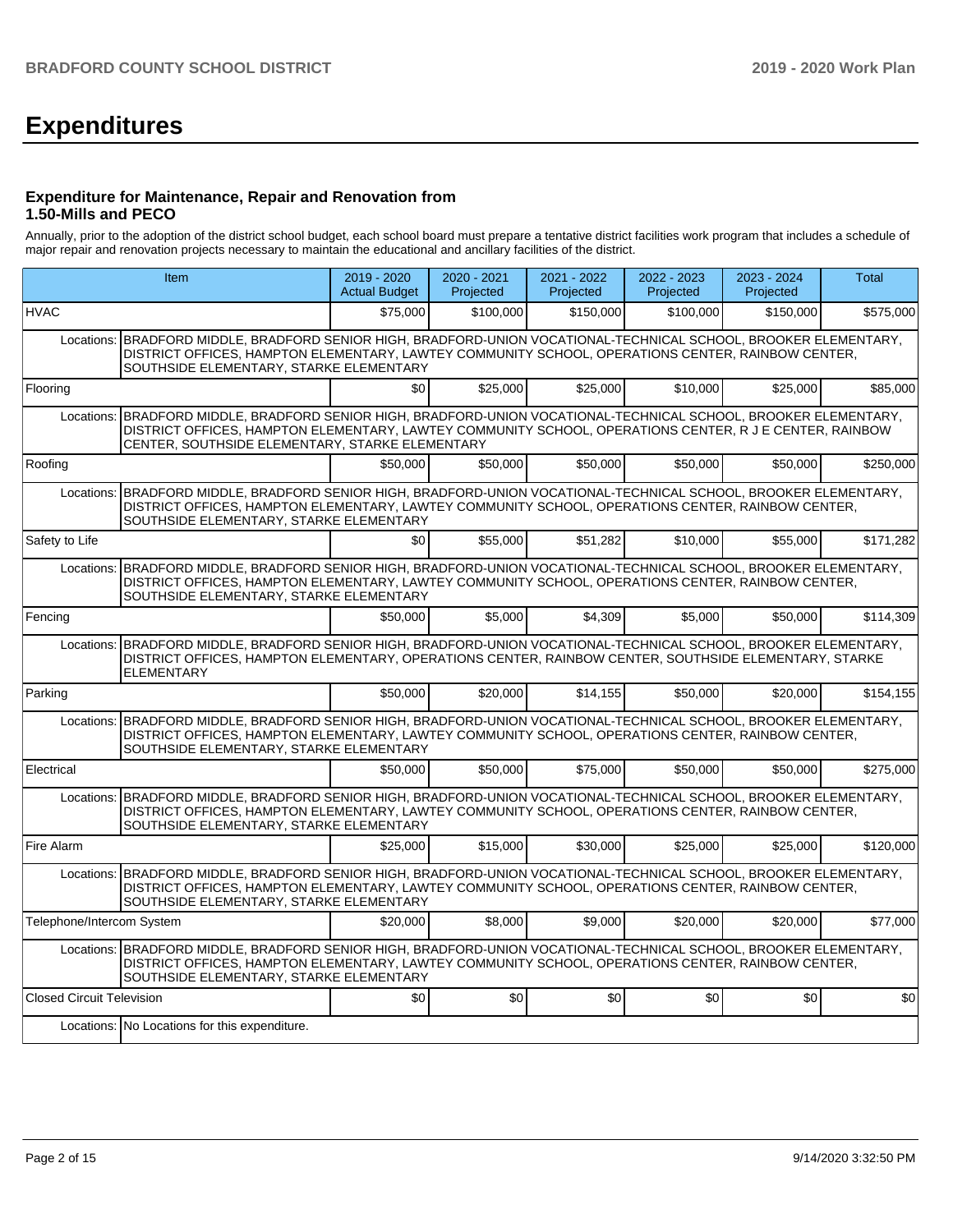| Paint                                                                                                                                                                                                                                                              |                                                                                                                                                                                                                                                                     | \$20,000 | \$30,000 | \$28,000 | \$20,000  | \$30,000 | \$128,000 |  |  |  |  |
|--------------------------------------------------------------------------------------------------------------------------------------------------------------------------------------------------------------------------------------------------------------------|---------------------------------------------------------------------------------------------------------------------------------------------------------------------------------------------------------------------------------------------------------------------|----------|----------|----------|-----------|----------|-----------|--|--|--|--|
|                                                                                                                                                                                                                                                                    | Locations:   BRADFORD MIDDLE, BRADFORD SENIOR HIGH, BRADFORD-UNION VOCATIONAL-TECHNICAL SCHOOL, BROOKER ELEMENTARY,<br>DISTRICT OFFICES, HAMPTON ELEMENTARY, LAWTEY COMMUNITY SCHOOL, OPERATIONS CENTER, RAINBOW CENTER,<br>SOUTHSIDE ELEMENTARY, STARKE ELEMENTARY |          |          |          |           |          |           |  |  |  |  |
| Maintenance/Repair                                                                                                                                                                                                                                                 |                                                                                                                                                                                                                                                                     | \$50,000 | \$64.158 | \$80.412 | \$127.158 | \$20.153 | \$341.881 |  |  |  |  |
| Locations:  BRADFORD MIDDLE, BRADFORD SENIOR HIGH, BRADFORD-UNION VOCATIONAL-TECHNICAL SCHOOL, BROOKER ELEMENTARY,<br>DISTRICT OFFICES, HAMPTON ELEMENTARY, LAWTEY COMMUNITY SCHOOL, OPERATIONS CENTER, RAINBOW CENTER,<br>SOUTHSIDE ELEMENTARY, STARKE ELEMENTARY |                                                                                                                                                                                                                                                                     |          |          |          |           |          |           |  |  |  |  |
| \$467,158<br>\$422.158<br>\$517.158<br>\$495,153<br>\$2,291,627<br>Sub Total:<br>\$390,000                                                                                                                                                                         |                                                                                                                                                                                                                                                                     |          |          |          |           |          |           |  |  |  |  |

| <b>PECO Maintenance Expenditures</b> | \$01        | $\sim$<br>Ψ∪   | ሖ<br>Ψ    | $\sim$<br>υU | ሶስ<br>ΦU  | \$0         |
|--------------------------------------|-------------|----------------|-----------|--------------|-----------|-------------|
| 1.50 Mill Sub Total: I               | \$1.042.097 | \$857,<br>.158 | \$887,158 | \$1.002.158  | \$900,153 | \$4,688,724 |

|                                 | <b>Other Items</b>                                                                                                                                                                                                                                               | $2019 - 2020$<br><b>Actual Budget</b> | $2020 - 2021$<br>Projected | 2021 - 2022<br>Projected | 2022 - 2023<br>Projected | 2023 - 2024<br>Projected | Total     |
|---------------------------------|------------------------------------------------------------------------------------------------------------------------------------------------------------------------------------------------------------------------------------------------------------------|---------------------------------------|----------------------------|--------------------------|--------------------------|--------------------------|-----------|
| <b>CW Wireless Connectivity</b> |                                                                                                                                                                                                                                                                  | \$85,000                              | \$60,000                   | \$35,000                 | \$85,000                 | \$35,000                 | \$300,000 |
|                                 | Locations BRADFORD MIDDLE. BRADFORD SENIOR HIGH. BRADFORD-UNION VOCATIONAL-TECHNICAL SCHOOL. BROOKER<br>ELEMENTARY, DISTRICT OFFICES, HAMPTON ELEMENTARY, LAWTEY COMMUNITY SCHOOL, OPERATIONS CENTER, RAINBOW<br>CENTER, SOUTHSIDE ELEMENTARY, STARKE ELEMENTARY |                                       |                            |                          |                          |                          |           |
| <b>Tree Removal</b>             |                                                                                                                                                                                                                                                                  | \$10,000                              | \$15,000                   | \$10,000                 | \$15,000                 | \$10,000                 | \$60,000  |
|                                 | Locations BRADFORD MIDDLE, BRADFORD SENIOR HIGH, BRADFORD-UNION VOCATIONAL-TECHNICAL SCHOOL, BROOKER<br>ELEMENTARY, DISTRICT OFFICES, HAMPTON ELEMENTARY, LAWTEY COMMUNITY SCHOOL, OPERATIONS CENTER, RAINBOW<br>CENTER, SOUTHSIDE ELEMENTARY, STARKE ELEMENTARY |                                       |                            |                          |                          |                          |           |
| County Wide Plumbing            |                                                                                                                                                                                                                                                                  | \$50,000                              | \$50,000                   | \$25,000                 | \$50,000                 | \$50,000                 | \$225.000 |
|                                 | Locations BRADFORD MIDDLE. BRADFORD SENIOR HIGH. BRADFORD-UNION VOCATIONAL-TECHNICAL SCHOOL. BROOKER<br>ELEMENTARY, DISTRICT OFFICES, HAMPTON ELEMENTARY, LAWTEY COMMUNITY SCHOOL, OPERATIONS CENTER, RAINBOW<br>CENTER, SOUTHSIDE ELEMENTARY, STARKE ELEMENTARY |                                       |                            |                          |                          |                          |           |
| IT rewiring                     |                                                                                                                                                                                                                                                                  | \$50,000                              | \$50,000                   | \$40,000                 | \$50,000                 | \$50,000                 | \$240,000 |
|                                 | Locations BRADFORD MIDDLE, BRADFORD SENIOR HIGH, BRADFORD-UNION VOCATIONAL-TECHNICAL SCHOOL, BROOKER<br>ELEMENTARY, DISTRICT OFFICES, HAMPTON ELEMENTARY                                                                                                         |                                       |                            |                          |                          |                          |           |
| Countywide Drainage             |                                                                                                                                                                                                                                                                  | \$60,000                              | \$60,000                   | \$60,000                 | \$60,000                 | \$60,000                 | \$300,000 |
|                                 | Locations BRADFORD MIDDLE, BRADFORD SENIOR HIGH, BRADFORD-UNION VOCATIONAL-TECHNICAL SCHOOL, BROOKER<br>ELEMENTARY, DISTRICT OFFICES, HAMPTON ELEMENTARY, LAWTEY COMMUNITY SCHOOL, OPERATIONS CENTER, RAINBOW<br>CENTER, SOUTHSIDE ELEMENTARY, STARKE ELEMENTARY |                                       |                            |                          |                          |                          |           |
| <b>LCIF Technology</b>          |                                                                                                                                                                                                                                                                  | \$500                                 | \$0                        | \$0                      | \$75,000                 | \$0                      | \$75,500  |
|                                 | Locations DISTRICT OFFICES                                                                                                                                                                                                                                       |                                       |                            |                          |                          |                          |           |
| Loan-Land Purchase              |                                                                                                                                                                                                                                                                  | \$100,000                             | \$50,000                   | \$50,000                 | \$50,000                 | \$50,000                 | \$300,000 |
|                                 | Locations BRADFORD MIDDLE, BRADFORD SENIOR HIGH, BRADFORD-UNION VOCATIONAL-TECHNICAL SCHOOL, BROOKER<br>ELEMENTARY, DISTRICT OFFICES, HAMPTON ELEMENTARY, LAWTEY COMMUNITY SCHOOL, OPERATIONS CENTER, RAINBOW<br>CENTER, SOUTHSIDE ELEMENTARY, STARKE ELEMENTARY |                                       |                            |                          |                          |                          |           |
| <b>SES Mold Prevention</b>      |                                                                                                                                                                                                                                                                  | \$150,000                             | \$150,000                  | \$150,000                | \$150,000                | \$150.000                | \$750.000 |
|                                 | Locations BRADFORD MIDDLE, BRADFORD SENIOR HIGH, BRADFORD-UNION VOCATIONAL-TECHNICAL SCHOOL, BROOKER<br>ELEMENTARY, DISTRICT OFFICES, HAMPTON ELEMENTARY, LAWTEY COMMUNITY SCHOOL, OPERATIONS CENTER, RAINBOW<br>CENTER, SOUTHSIDE ELEMENTARY, STARKE ELEMENTARY |                                       |                            |                          |                          |                          |           |
| County Wide Remodeling          |                                                                                                                                                                                                                                                                  | \$146.597                             | \$0                        | \$0                      | \$0                      | \$0                      | \$146,597 |
|                                 | Locations BRADFORD MIDDLE, BRADFORD SENIOR HIGH, BRADFORD-UNION VOCATIONAL-TECHNICAL SCHOOL, BROOKER<br>ELEMENTARY, DISTRICT OFFICES, HAMPTON ELEMENTARY, LAWTEY COMMUNITY SCHOOL, OPERATIONS CENTER, RAINBOW<br>CENTER, SOUTHSIDE ELEMENTARY, STARKE ELEMENTARY |                                       |                            |                          |                          |                          |           |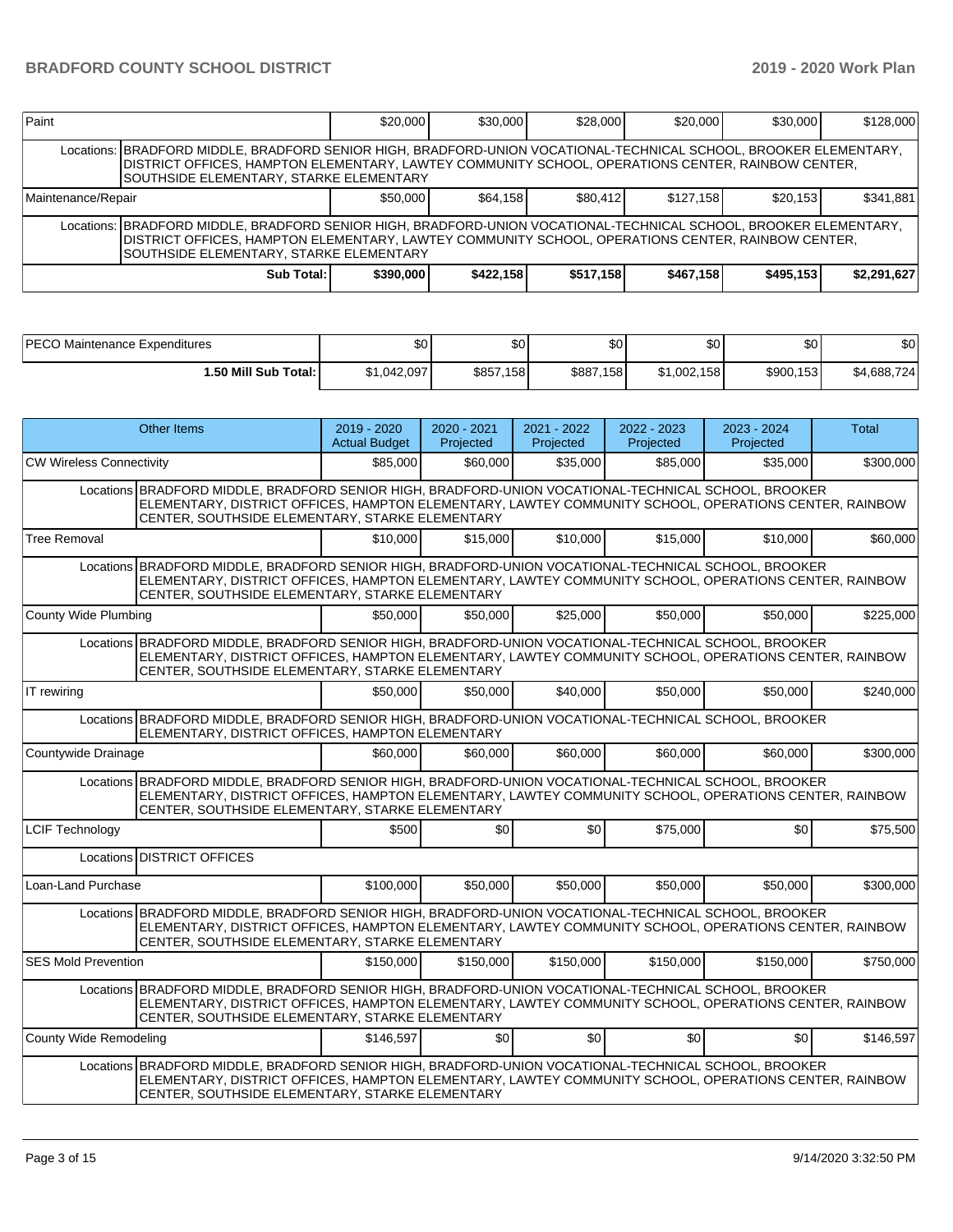| Total:<br>. | \$1.042.097 | \$857<br>7.158 l | \$887,158 | \$1,002,<br>1581 | \$900,153 | \$4,688,724 |
|-------------|-------------|------------------|-----------|------------------|-----------|-------------|
|-------------|-------------|------------------|-----------|------------------|-----------|-------------|

### **Local 1.50 Mill Expenditure For Maintenance, Repair and Renovation**

Anticipated expenditures expected from local funding sources over the years covered by the current work plan.

| Item                                                         | 2019 - 2020<br><b>Actual Budget</b> | 2020 - 2021<br>Projected | 2021 - 2022<br>Projected | 2022 - 2023<br>Projected | 2023 - 2024<br>Projected | <b>Total</b> |
|--------------------------------------------------------------|-------------------------------------|--------------------------|--------------------------|--------------------------|--------------------------|--------------|
| Remaining Maint and Repair from 1.5 Mills                    | \$1,042,097                         | \$857,158                | \$887,158                | \$1,002,158              | \$900,153                | \$4,688,724  |
| Maintenance/Repair Salaries                                  | \$0                                 | \$100,000                | \$100,000                | \$100,000                | \$100,000                | \$400,000    |
| <b>School Bus Purchases</b>                                  | \$150,000                           | \$260,000                | \$260,000                | \$260,000                | \$360,000                | \$1,290,000  |
| <b>Other Vehicle Purchases</b>                               | \$30,000                            | \$30,000                 | \$0                      | \$35,000                 | \$37,005                 | \$132,005    |
| Capital Outlay Equipment                                     | \$30,000                            | \$30,000                 | \$30,000                 | \$30,000                 | \$30,000                 | \$150,000    |
| Rent/Lease Payments                                          | \$0                                 | \$0                      | \$0                      | \$0                      | \$0                      | \$0          |
| <b>COP Debt Service</b>                                      | \$0                                 | \$0                      | \$0                      | \$0                      | \$0                      | \$0          |
| Rent/Lease Relocatables                                      | \$0                                 | \$0                      | \$0                      | \$0                      | \$0                      | \$0          |
| <b>Environmental Problems</b>                                | \$0                                 | \$10,000                 | \$10,000                 | \$10,000                 | \$10,000                 | \$40,000     |
| ls.1011.14 Debt Service                                      | \$0                                 | \$0                      | \$0                      | \$0                      | \$0                      | \$0          |
| <b>Special Facilities Construction Account</b>               | \$0                                 | \$0                      | \$0                      | \$0                      | \$0                      | \$0          |
| Premiums for Property Casualty Insurance - 1011.71<br>(4a,b) | \$0                                 | \$0                      | \$0                      | \$0                      | \$0                      | \$0          |
| Qualified School Construction Bonds (QSCB)                   | \$0                                 | \$0                      | \$0                      | \$0                      | \$0                      | \$0          |
| Qualified Zone Academy Bonds (QZAB)                          | \$0                                 | \$0                      | \$0                      | \$0                      | \$0                      | \$0          |
| Site Acquisition                                             | \$50,000                            | \$50,000                 | \$50,000                 | \$50,000                 | \$50,000                 | \$250,000    |
| <b>CW Software</b>                                           | \$123,962                           | \$125,000                | \$125,000                | \$125,000                | \$125,000                | \$623,962    |
| <b>Transfer to Operating</b>                                 | \$150,000                           | \$150,000                | \$150,000                | \$0                      | \$0                      | \$450,000    |
| <b>Security Cameras</b>                                      | \$150,000                           | \$0                      | \$0                      | \$0                      | \$0                      | \$150,000    |
| <b>Local Expenditure Totals:</b>                             | \$1,726,059                         | \$1,612,158              | \$1,612,158              | \$1,612,158              | \$1,612,158              | \$8,174,691  |

# **Revenue**

#### **1.50 Mill Revenue Source**

Schedule of Estimated Capital Outlay Revenue from each currently approved source which is estimated to be available for expenditures on the projects included in the tentative district facilities work program. All amounts are NET after considering carryover balances, interest earned, new COP's, 1011.14 and 1011.15 loans, etc. Districts cannot use 1.5-Mill funds for salaries except for those explicitly associated with maintenance/repair projects. (1011.71 (5), F.S.)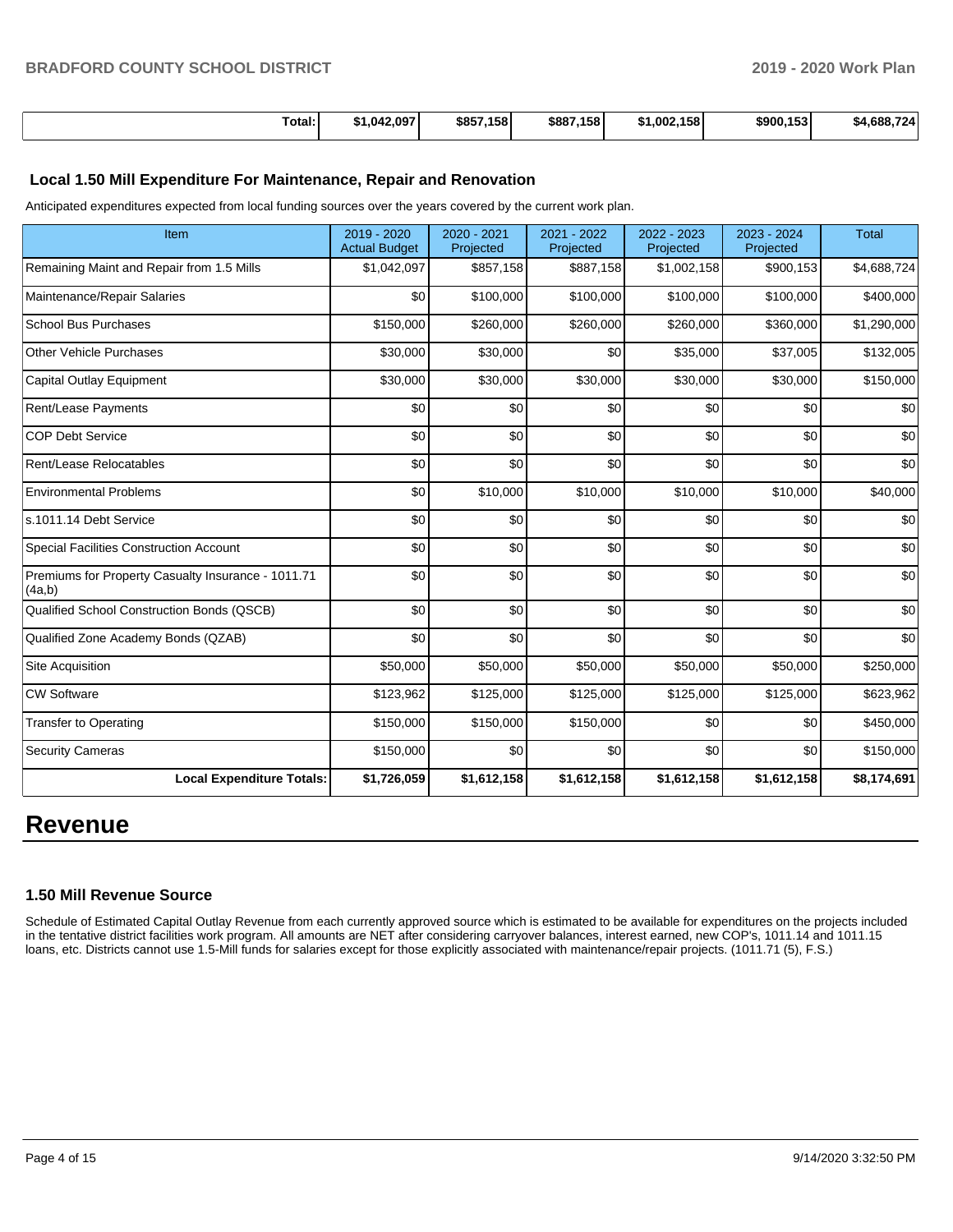## **BRADFORD COUNTY SCHOOL DISTRICT 2019 - 2020 Work Plan**

| <b>Item</b>                                                                         | Fund | $2019 - 2020$<br><b>Actual Value</b> | $2020 - 2021$<br>Projected | 2021 - 2022<br><b>Projected</b> | $2022 - 2023$<br>Projected | $2023 - 2024$<br>Projected | Total           |
|-------------------------------------------------------------------------------------|------|--------------------------------------|----------------------------|---------------------------------|----------------------------|----------------------------|-----------------|
| $(1)$ Non-exempt property<br>lassessed valuation                                    |      | \$1,042,402,282                      | \$1,042,402,282            | \$1,042,402,282                 | \$1,042,402,282            | \$1,042,402,282            | \$5,212,011,410 |
| (2) The Millage projected for<br>discretionary capital outlay per<br>ls.1011.71     |      | 1.50                                 | 1.50 l                     | 1.50                            | 1.50                       | 1.50                       |                 |
| $(3)$ Full value of the 1.50-Mill<br>discretionary capital outlay per<br>ls.1011.71 |      | \$1,751,236                          | \$1,751,236                | \$1,751,236                     | \$1,751,236                | \$1,751,236                | \$8,756,180     |
| $(4)$ Value of the portion of the 1.50<br>-Mill ACTUALLY levied                     | 370  | \$1,501,059                          | \$1,501,059                | \$1,501,059                     | \$1,501,059                | \$1,501,059                | \$7,505,295     |
| $(5)$ Difference of lines $(3)$ and $(4)$                                           |      | \$250,177                            | \$250.177                  | \$250.177                       | \$250,177                  | \$250,177                  | \$1,250,885     |

### **PECO Revenue Source**

The figure in the row designated "PECO Maintenance" will be subtracted from funds available for new construction because PECO maintenance dollars cannot be used for new construction.

| Item                                 | Fund | 2019 - 2020<br><b>Actual Budget</b> | 2020 - 2021<br>Projected | 2021 - 2022<br>Projected | $2022 - 2023$<br>Projected | 2023 - 2024<br>Projected | Total            |
|--------------------------------------|------|-------------------------------------|--------------------------|--------------------------|----------------------------|--------------------------|------------------|
| <b>PECO New Construction</b>         | 340  | \$0                                 | \$0 <sub>1</sub>         | \$0                      | \$0 <sub>0</sub>           | \$0 <sub>1</sub>         | \$0 <sub>1</sub> |
| <b>PECO Maintenance Expenditures</b> |      | ا 30                                | \$٥١                     | \$0                      | \$0 <sub>1</sub>           | \$0                      | \$0              |
|                                      |      | \$0                                 | \$0                      | \$0                      | \$0                        | \$0                      | \$0              |

## **CO & DS Revenue Source**

Revenue from Capital Outlay and Debt Service funds.

| Item                                      | Fund | 2019 - 2020<br><b>Actual Budget</b> | 2020 - 2021<br>Projected | 2021 - 2022<br>Projected | 2022 - 2023<br>Projected | $2023 - 2024$<br>Projected | Total     |
|-------------------------------------------|------|-------------------------------------|--------------------------|--------------------------|--------------------------|----------------------------|-----------|
| ICO & DS Cash Flow-through<br>Distributed | 360  | \$109.152                           | \$109.152                | \$109.152                | \$109.152                | \$109.152                  | \$545,760 |
| ICO & DS Interest on<br>Undistributed CO  | 360  | \$1.947                             | \$1.947                  | \$1.947                  | \$1.947                  | \$1.947                    | \$9,735   |
|                                           |      | \$111.099                           | \$111.099                | \$111.099                | \$111.099                | \$111.099                  | \$555,495 |

#### **Fair Share Revenue Source**

Nothing reported for this section. All legally binding commitments for proportionate fair-share mitigation for impacts on public school facilities must be included in the 5-year district work program.

#### **Sales Surtax Referendum**

Specific information about any referendum for a 1-cent or ½-cent surtax referendum during the previous year.

**Did the school district hold a surtax referendum during the past fiscal year 2018 - 2019?**

No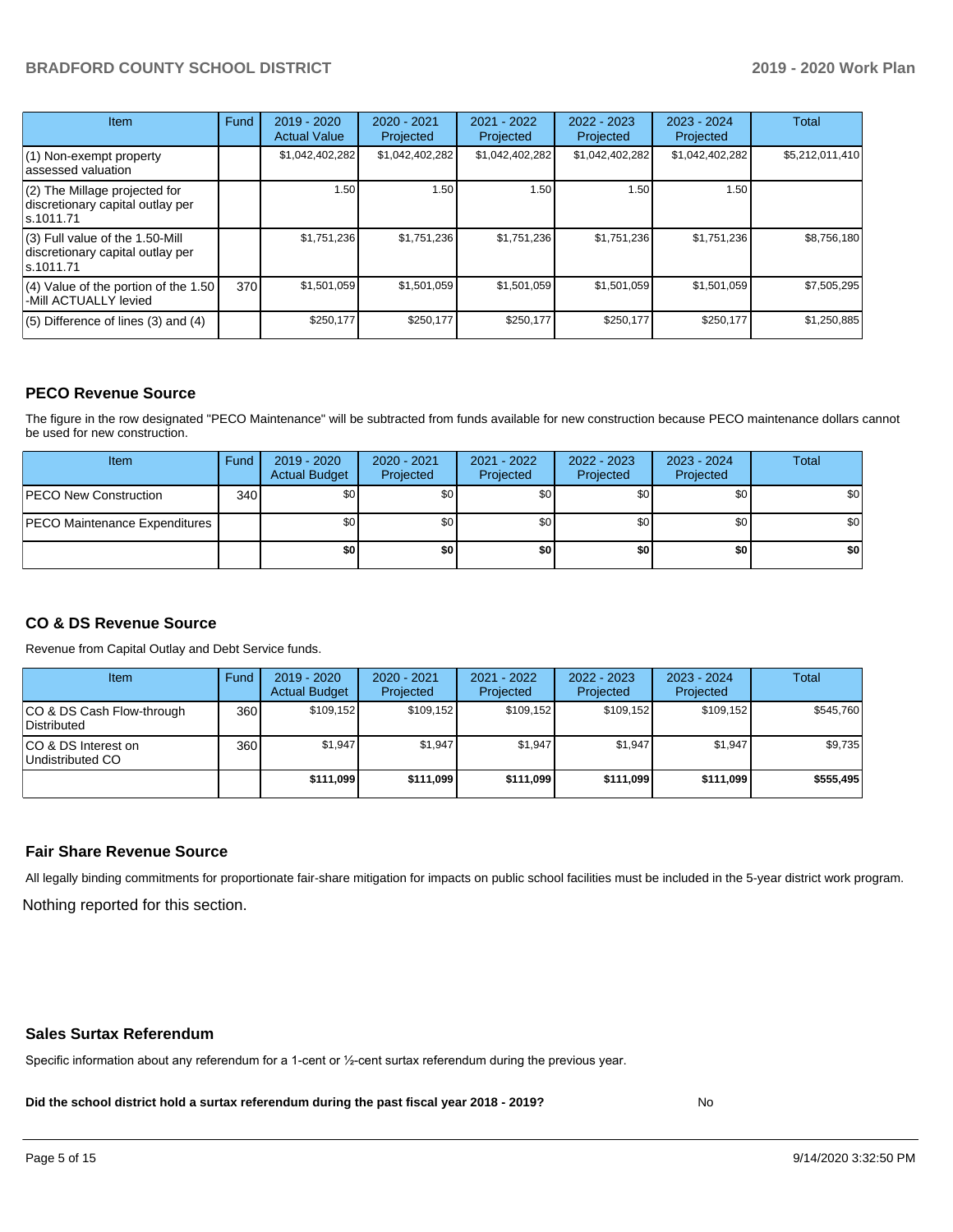# **Additional Revenue Source**

Any additional revenue sources

| Item                                                                                                                      | 2019 - 2020<br><b>Actual Value</b> | 2020 - 2021<br>Projected | 2021 - 2022<br>Projected | 2022 - 2023<br>Projected | 2023 - 2024<br>Projected | Total     |
|---------------------------------------------------------------------------------------------------------------------------|------------------------------------|--------------------------|--------------------------|--------------------------|--------------------------|-----------|
| Estimated Revenue from CO & DS Bond<br>Sale                                                                               | \$0                                | \$0                      | \$0                      | \$0                      | \$0                      | \$0       |
| Proceeds from Voted Capital<br>Improvements millage                                                                       | \$0                                | \$0                      | \$0                      | \$0                      | \$0                      | \$0       |
| Other Revenue for Other Capital Projects                                                                                  | \$0                                | \$0                      | \$0                      | \$0                      | \$0                      | \$0       |
| Proceeds from 1/2 cent sales surtax<br>authorized by school board                                                         | \$0                                | \$0                      | \$0                      | \$0                      | \$0                      | \$0       |
| Proceeds from local governmental<br>infrastructure sales surtax                                                           | \$0                                | \$0                      | \$0                      | \$0                      | \$0                      | \$0       |
| Proceeds from Certificates of<br>Participation (COP's) Sale                                                               | \$0                                | \$0                      | \$0                      | \$0                      | \$0                      | \$0       |
| Classrooms First Bond proceeds amount<br>authorized in FY 1997-98                                                         | \$0                                | \$0                      | \$0                      | \$0                      | \$0                      | \$0       |
| <b>Classrooms for Kids</b>                                                                                                | \$0                                | \$0                      | \$0                      | \$0                      | \$0                      | \$0       |
| <b>District Equity Recognition</b>                                                                                        | \$0                                | \$0                      | \$0                      | \$0                      | \$0                      | \$0       |
| <b>Federal Grants</b>                                                                                                     | \$0                                | \$0                      | \$0                      | \$0                      | \$0                      | \$0       |
| Proportionate share mitigation (actual<br>cash revenue only, not in kind donations)                                       | \$0                                | \$0                      | \$0                      | \$0                      | \$0                      | \$0       |
| Impact fees received                                                                                                      | \$0                                | \$0                      | \$0                      | \$0                      | \$0                      | \$0       |
| Private donations                                                                                                         | \$0                                | \$0                      | \$0                      | \$0                      | \$0                      | \$0       |
| Grants from local governments or not-for-<br>profit organizations                                                         | \$0                                | \$0                      | \$0                      | \$0                      | \$0                      | \$0       |
| Interest, Including Profit On Investment                                                                                  | \$0                                | \$0                      | \$0                      | \$0                      | \$0                      | \$0       |
| Revenue from Bonds pledging proceeds<br>from 1 cent or 1/2 cent Sales Surtax                                              | \$0                                | \$0                      | \$0                      | \$0                      | \$0                      | \$0       |
| <b>Total Fund Balance Carried Forward</b>                                                                                 | \$225,000                          | \$0                      | \$0                      | \$0                      | \$0                      | \$225,000 |
| General Capital Outlay Obligated Fund<br><b>Balance Carried Forward From Total</b><br><b>Fund Balance Carried Forward</b> | \$0                                | \$0                      | \$0                      | \$0                      | \$0                      | \$0       |
| <b>Special Facilities Construction Account</b>                                                                            | \$0                                | \$0                      | \$0                      | \$0                      | \$0                      | \$0       |
| One Cent - 1/2 Cent Sales Surtax Debt<br>Service From Total Fund Balance Carried<br>Forward                               | \$0                                | \$0                      | \$0                      | \$0                      | \$0                      | \$0       |
| Capital Outlay Projects Funds Balance<br>Carried Forward From Total Fund<br><b>Balance Carried Forward</b>                | \$0                                | \$0                      | \$0                      | \$0                      | \$0                      | \$0       |
| Proceeds from a s.1011.14/15 F.S. Loans                                                                                   | \$0                                | \$0                      | \$0                      | \$0                      | \$0                      | \$0       |
| District Bonds - Voted local bond<br>referendum proceeds per s.9, Art VII<br><b>State Constitution</b>                    | \$0                                | \$0                      | \$0                      | \$0                      | \$0                      | \$0       |
| Proceeds from Special Act Bonds                                                                                           | \$0                                | \$0                      | \$0                      | \$0                      | \$0                      | \$0       |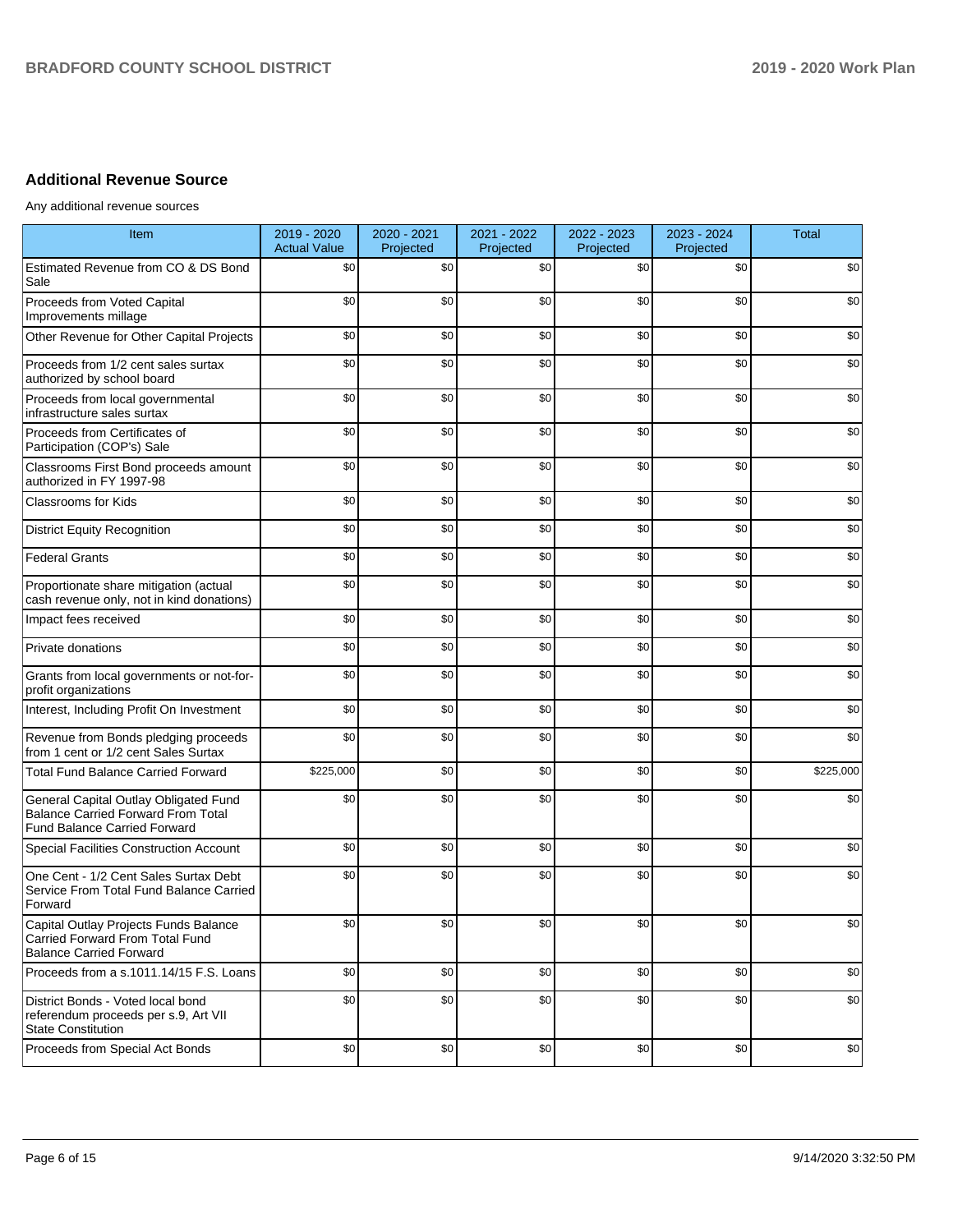| $1CO &$<br>DS fund balance | \$285.000 | $\sim$<br>wυ | ፍሰ<br>υυ | \$0 | $\sim$<br>ູນບ | \$285,000 |
|----------------------------|-----------|--------------|----------|-----|---------------|-----------|
| <b>Subtotal</b>            | \$510,000 | \$0          | \$0      | \$0 | \$0           | \$510,000 |

# **Total Revenue Summary**

| <b>Item Name</b>                                                  | 2019 - 2020<br><b>Budget</b> | $2020 - 2021$<br>Projected | 2021 - 2022<br>Projected | 2022 - 2023<br>Projected | $2023 - 2024$<br>Projected | <b>Five Year Total</b> |
|-------------------------------------------------------------------|------------------------------|----------------------------|--------------------------|--------------------------|----------------------------|------------------------|
| Local 1.5 Mill Discretionary Capital Outlay<br>l Revenue          | \$1.501.059                  | \$1,501,059                | \$1,501,059              | \$1,501,059              | \$1,501,059                | \$7,505,295            |
| <b>PECO</b> and 1.5 Mill Maint and Other 1.5<br>Mill Expenditures | (\$1,726,059)                | (S1, 612, 158)             | (\$1,612,158)            | (\$1,612,158)            | (\$1,612,158)              | (\$8,174,691)          |
| <b>PECO Maintenance Revenue</b>                                   | \$0                          | \$0                        | \$0                      | \$0                      | \$0                        | \$0                    |
| Available 1.50 Mill for New<br><b>Construction</b>                | (\$225,000)                  | (\$111,099)                | (\$111,099)              | ( \$111,099)             | (\$111,099)                | $($ \$669,396) $ $     |

| <b>Item Name</b>                     | 2019 - 2020<br><b>Budget</b> | 2020 - 2021<br>Projected | 2021 - 2022<br>Projected | 2022 - 2023<br>Projected | 2023 - 2024<br>Projected | <b>Five Year Total</b> |
|--------------------------------------|------------------------------|--------------------------|--------------------------|--------------------------|--------------------------|------------------------|
| ICO & DS Revenue                     | \$111,099                    | \$111,099                | \$111,099                | \$111,099                | \$111,099                | \$555,495              |
| <b>PECO New Construction Revenue</b> | \$0                          | \$0                      | \$0                      | \$0                      | \$0                      | \$0                    |
| Other/Additional Revenue             | \$510,000                    | \$0                      | \$0                      | \$0                      | \$0                      | \$510,000              |
| <b>Total Additional Revenuel</b>     | \$621,099                    | \$111,099                | \$111,099                | \$111,099                | \$111,099                | \$1,065,495            |
| <b>Total Available Revenue</b>       | \$396,099                    | \$0                      | \$0                      | \$0                      | \$0                      | \$396,099              |

# **Project Schedules**

# **Capacity Project Schedules**

A schedule of capital outlay projects necessary to ensure the availability of satisfactory classrooms for the projected student enrollment in K-12 programs.

| <b>Project Description</b>                                                                                                 | Location                  |                          | 2019 - 2020 | 2020 - 2021  | 2021 - 2022  | $2022 - 2023$ | 2023 - 2024 | Total           | Funded |
|----------------------------------------------------------------------------------------------------------------------------|---------------------------|--------------------------|-------------|--------------|--------------|---------------|-------------|-----------------|--------|
| Construction of new<br>combination school<br>to consolidate and<br>serve all Elementary<br>schools southside of<br>county. | Location not<br>specified | Planned<br>Cost:         | \$0         | \$13,178,063 | \$13,178,063 | \$0           | \$0         | \$26,356,126 No |        |
|                                                                                                                            |                           | <b>Student Stations:</b> |             | 1,273        |              |               |             | 1,273           |        |
|                                                                                                                            |                           | Total Classrooms:        |             | 65           |              |               |             | 65              |        |
|                                                                                                                            |                           | Gross Sq Ft:             | 0           | 350,000      | $\Omega$     |               |             | 350,000         |        |
|                                                                                                                            |                           | <b>Planned Cost:</b>     | \$0         | \$13,178,063 | \$13,178,063 | \$0           | \$0         | \$26,356,126    |        |
|                                                                                                                            |                           |                          |             |              |              |               |             |                 |        |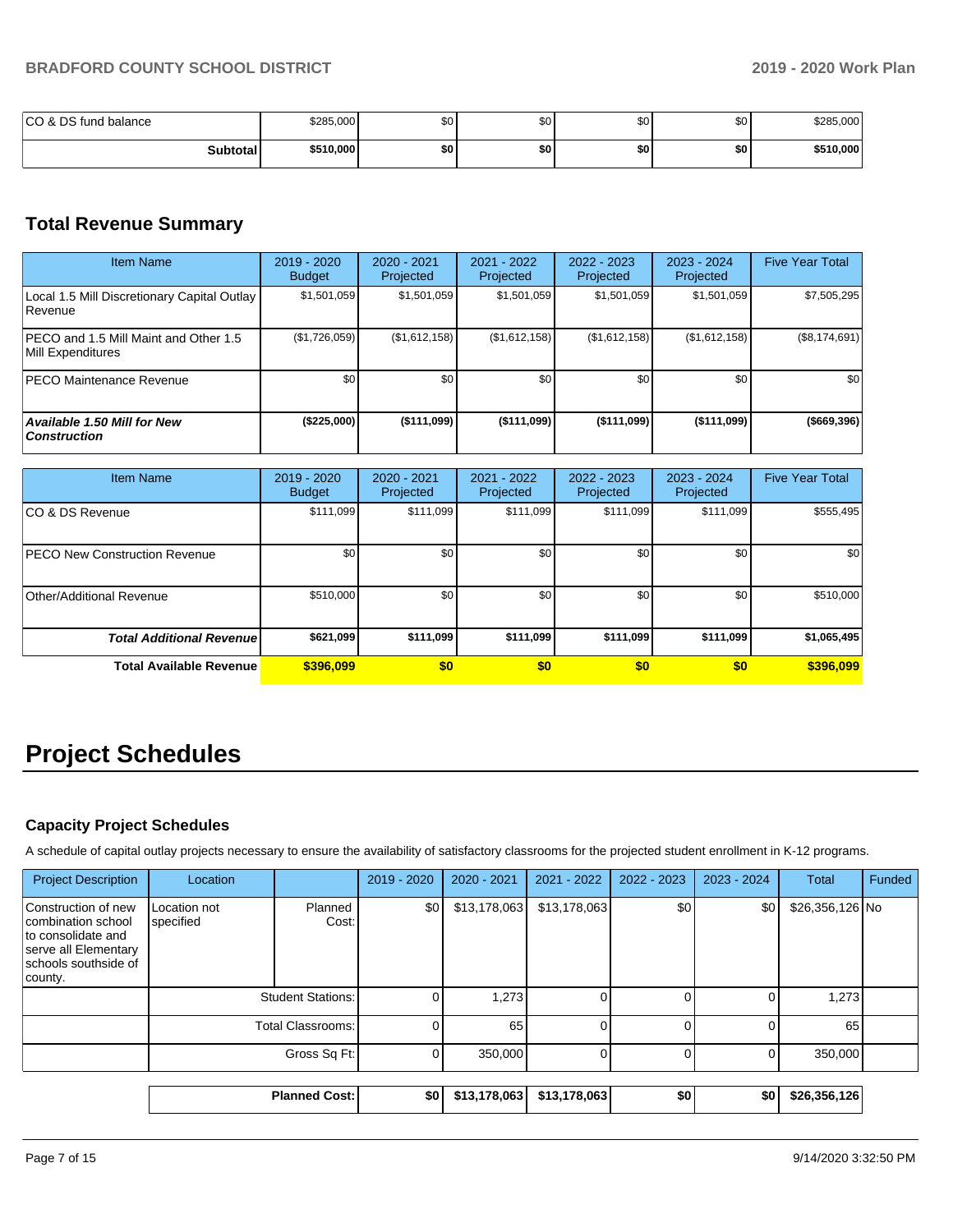| <b>Student Stations:</b> | 1.273   |  | 1.273   |
|--------------------------|---------|--|---------|
| <b>Total Classrooms:</b> | 65      |  | 65      |
| Gross Sq Ft:             | 350,000 |  | 350,000 |

## **Other Project Schedules**

Major renovations, remodeling, and additions of capital outlay projects that do not add capacity to schools.

| <b>Project Description</b>                                          | Location                                                        | 2019 - 2020<br><b>Actual Budget</b> | 2020 - 2021<br>Projected | 2021 - 2022<br>Projected | 2022 - 2023<br>Projected | 2023 - 2024<br>Projected | <b>Total</b>  | Funded             |
|---------------------------------------------------------------------|-----------------------------------------------------------------|-------------------------------------|--------------------------|--------------------------|--------------------------|--------------------------|---------------|--------------------|
| Renovate building 3 restrooms                                       | <b>BRADFORD-UNION</b><br><b>VOCATIONAL-</b><br>TECHNICAL SCHOOL | \$0                                 | \$60,000                 | \$0                      | \$0                      | \$0                      | \$60,000 No   |                    |
| Renovate building 4 restrooms                                       | <b>BRADFORD SENIOR</b><br><b>HIGH</b>                           | \$0                                 | \$100,000                | \$0                      | \$0                      | \$0                      | \$100,000 No  |                    |
| Create secure campus with<br>more camera's and electronic<br>llocks | <b>BRADFORD SENIOR</b><br><b>HIGH</b>                           | \$50,000                            | \$0                      | \$0                      | \$0                      | \$0                      | \$50,000 Yes  |                    |
| Football safety, and sanitation<br><i>corrections</i>               | <b>BRADFORD SENIOR</b><br><b>HIGH</b>                           | \$0                                 | \$0                      | \$0                      | \$0                      | \$0                      |               | \$0 <sup>Yes</sup> |
| LED lighting replacement for<br>energy conservation                 | <b>BRADFORD SENIOR</b><br><b>HIGH</b>                           | \$0                                 | \$94,450                 | \$0                      | \$0                      | \$0                      | \$94,450 No   |                    |
| Replace cabinets in rooms 302-<br>303-304                           | <b>BRADFORD SENIOR</b><br><b>HIGH</b>                           | \$60,000                            | \$0                      | \$0                      | \$0                      | \$0                      | \$60,000 Yes  |                    |
| Air Conditioner replacement                                         | <b>BRADFORD MIDDLE</b>                                          | \$179,099                           | \$0                      | \$0                      | \$0                      | \$0                      | \$179,099 Yes |                    |
| Gym floor replacement                                               | <b>BRADFORD MIDDLE</b>                                          | \$0                                 | \$150,000                | \$0                      | \$0                      | \$0                      | \$150,000 No  |                    |
| Tear down and replace Building<br>15 (track shack)                  | <b>BRADFORD SENIOR</b><br><b>HIGH</b>                           | \$0                                 | \$250,000                | \$0                      | \$0                      | \$0                      | \$250,000 No  |                    |
| Replace Stage lighting in<br>building 9 (auditorium)                | <b>BRADFORD SENIOR</b><br><b>HIGH</b>                           | \$75,000                            | \$0                      | \$0                      | \$0                      | \$0                      | \$75,000 Yes  |                    |
| Replace heater in Carpentry<br>shop                                 | <b>BRADFORD-UNION</b><br><b>VOCATIONAL-</b><br>TECHNICAL SCHOOL | \$12,000                            | \$0                      | \$0                      | \$0                      | \$0                      | \$12,000 Yes  |                    |
| Renovate Greenhouse                                                 | <b>BRADFORD-UNION</b><br><b>VOCATIONAL-</b><br>TECHNICAL SCHOOL | \$20,000                            | \$0                      | \$0                      | \$0                      | \$0                      | \$20,000 Yes  |                    |
|                                                                     |                                                                 | \$396,099                           | \$654,450                | \$0                      | \$0                      | \$0                      | \$1,050,549   |                    |

## **Additional Project Schedules**

Any projects that are not identified in the last approved educational plant survey.

Nothing reported for this section.

**Non Funded Growth Management Project Schedules**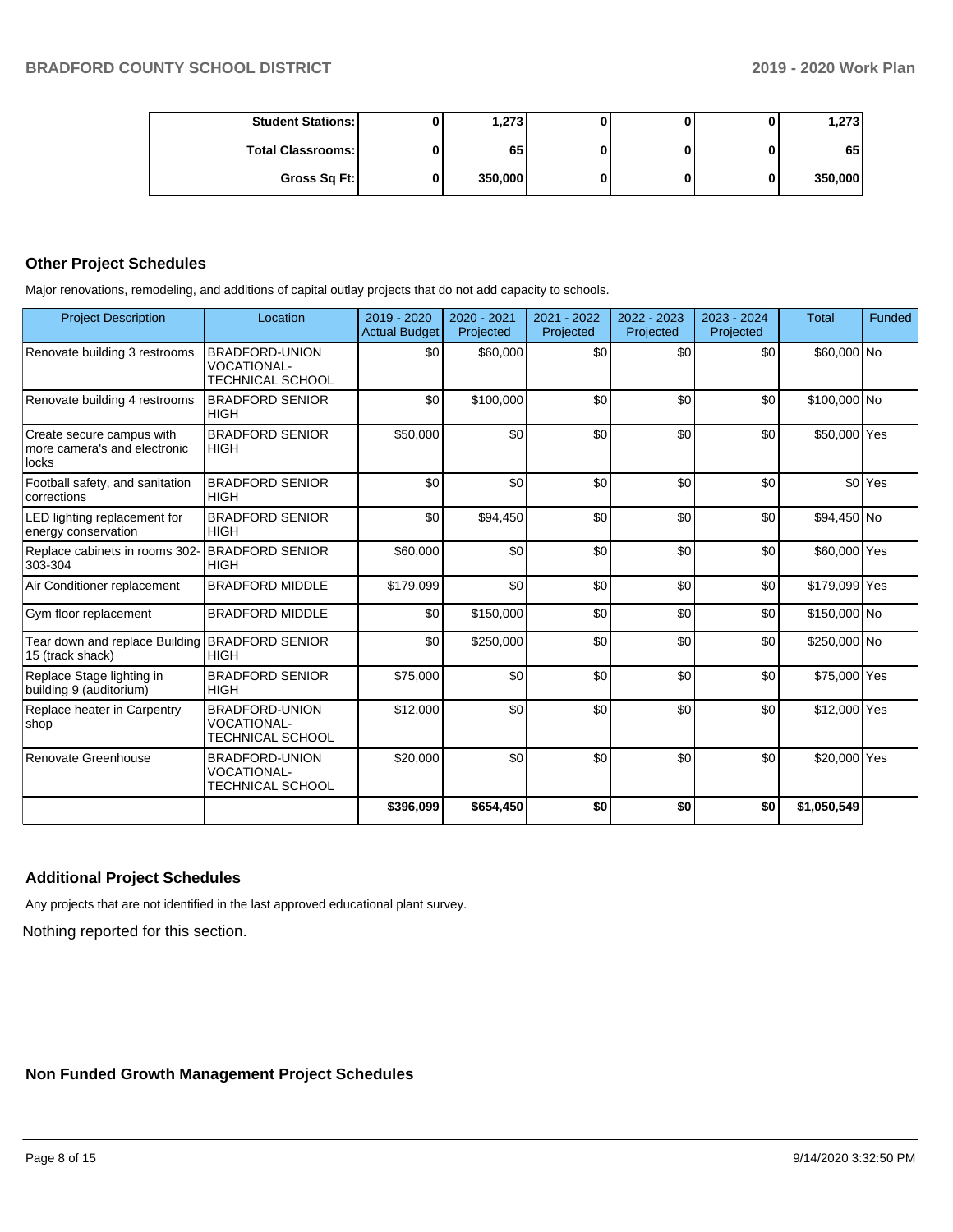Schedule indicating which projects, due to planned development, that CANNOT be funded from current revenues projected over the next five years.

Nothing reported for this section.

# **Tracking**

# **Capacity Tracking**

| Location                                                               | $2019 -$<br><b>2020 Satis.</b><br>Stu. Sta. | Actual<br>$2019 -$<br><b>2020 FISH</b><br>Capacity | <b>Actual</b><br>$2018 -$<br>2019<br><b>COFTE</b> | # Class<br><b>Rooms</b> | Actual<br>Average<br>$2019 -$<br>2020 Class<br><b>Size</b> | Actual<br>$2019 -$<br>2020<br><b>Utilization</b> | <b>New</b><br>Stu.<br>Capacity | <b>New</b><br>Rooms to<br>be<br>Added/Re<br>moved | Projected<br>$2023 -$<br>2024<br><b>COFTE</b> | Projected<br>$2023 -$<br>2024<br><b>Utilization</b> | Projected<br>$2023 -$<br>2024 Class<br><b>Size</b> |
|------------------------------------------------------------------------|---------------------------------------------|----------------------------------------------------|---------------------------------------------------|-------------------------|------------------------------------------------------------|--------------------------------------------------|--------------------------------|---------------------------------------------------|-----------------------------------------------|-----------------------------------------------------|----------------------------------------------------|
| <b>BRADFORD SENIOR</b><br><b>HIGH</b>                                  | 1,056                                       | 897                                                | 631                                               | 42                      | 15                                                         | 70.00 %                                          | 0                              | $\Omega$                                          | 751                                           | 84.00 %                                             | 18                                                 |
| <b>SOUTHSIDE</b><br>ELEMENTARY                                         | 795                                         | 795                                                | 529                                               | 41                      | 13                                                         | 66.00 %                                          | $\Omega$                       | $\Omega$                                          | 477                                           | 60.00 %                                             | 12                                                 |
| R J E CENTER                                                           | $\Omega$                                    | $\Omega$                                           | 0                                                 | $\Omega$                | $\overline{0}$                                             | 0.00%                                            | $\Omega$                       | $\Omega$                                          | $\Omega$                                      | 0.00%                                               | $\Omega$                                           |
| <b>LAWTEY COMMUNITY</b><br><b>SCHOOL</b>                               | 522                                         | 522                                                | 204                                               | 27                      | 8                                                          | 39.00 %                                          | $\Omega$                       | $\Omega$                                          | 156                                           | 30.00 %                                             | 6                                                  |
| <b>BROOKER</b><br>ELEMENTARY                                           | 214                                         | 214                                                | 120                                               | 11                      | 11                                                         | 56.00 %                                          | $\Omega$                       | $\Omega$                                          | 102                                           | 48.00 %                                             | 9                                                  |
| <b>BRADFORD-UNION</b><br><b>VOCATIONAL-</b><br><b>TECHNICAL SCHOOL</b> | 416                                         | 499                                                | 101                                               | 24                      | 4                                                          | 20.00 %                                          | 0                              | $\Omega$                                          | 184                                           | 37.00 %                                             | 8                                                  |
| <b>BRADFORD MIDDLE</b>                                                 | 982                                         | 883                                                | 643                                               | 42                      | 15                                                         | 73.00 %                                          | $\Omega$                       | $\Omega$                                          | 545                                           | 62.00 %                                             | 13                                                 |
| <b>HAMPTON</b><br>ELEMENTARY                                           | 276                                         | 276                                                | 196                                               | 14                      | 14                                                         | 71.00 %                                          | $\Omega$                       | $\Omega$                                          | 124                                           | 45.00 %                                             | 9                                                  |
| <b>STARKE ELEMENTARY</b>                                               | 690                                         | 690                                                | 484                                               | 38                      | 13                                                         | 70.00 %                                          | $\Omega$                       | $\Omega$                                          | 446                                           | 65.00 %                                             | 12                                                 |
| <b>RAINBOW CENTER</b>                                                  | 108                                         | $\Omega$                                           | 6                                                 | 6                       |                                                            | 0.00%                                            | 0                              | $\Omega$                                          | 47                                            | 0.00%                                               | 8                                                  |
|                                                                        | 5,059                                       | 4,776                                              | 2,913                                             | 245                     | 12                                                         | 60.98%                                           | $\bf{0}$                       | $\bf{0}$                                          | 2,832                                         | 59.30 %                                             | 12                                                 |

The COFTE Projected Total (2,832) for 2023 - 2024 must match the Official Forecasted COFTE Total (2,832 ) for 2023 - 2024 before this section can be completed. In the event that the COFTE Projected Total does not match the Official forecasted COFTE, then the Balanced Projected COFTE Table should be used to balance COFTE.

|                   | Projected COFTE for 2023 - 2024 |             |  |  |
|-------------------|---------------------------------|-------------|--|--|
| Elementary (PK-3) | 939                             |             |  |  |
| Middle $(4-8)$    | 1,101                           | Elementar   |  |  |
| High (9-12)       | 792                             | Middle (4-8 |  |  |
|                   | 2,832                           |             |  |  |

| <b>Grade Level Type</b> | <b>Balanced Projected</b><br>COFTE for 2023 - 2024 |
|-------------------------|----------------------------------------------------|
| Elementary (PK-3)       |                                                    |
| Middle (4-8)            |                                                    |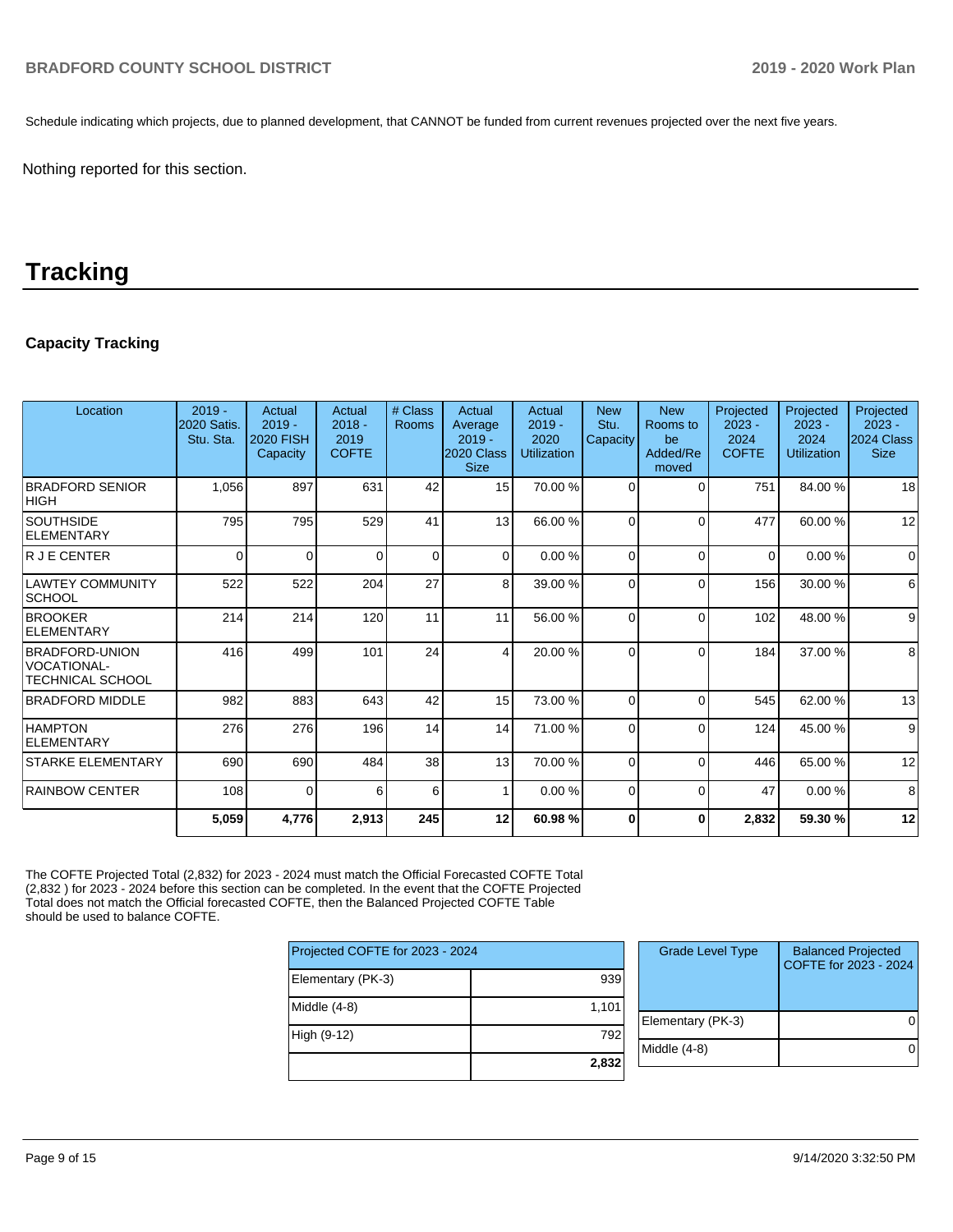| High (9-12) |       |
|-------------|-------|
|             | 2,832 |

#### **Relocatable Replacement**

Number of relocatable classrooms clearly identified and scheduled for replacement in the school board adopted financially feasible 5-year district work program.

| Location                               | 2020<br>$2019 -$ | 2020 - 2021 | $-2022$<br>2021 | $2022 - 2023$ | 2023 - 2024 | Year 5 Total |
|----------------------------------------|------------------|-------------|-----------------|---------------|-------------|--------------|
| <b>Total Relocatable Replacements:</b> |                  |             |                 |               |             |              |

#### **Charter Schools Tracking**

Information regarding the use of charter schools.

Nothing reported for this section.

#### **Special Purpose Classrooms Tracking**

The number of classrooms that will be used for certain special purposes in the current year, by facility and type of classroom, that the district will, 1), not use for educational purposes, and 2), the co-teaching classrooms that are not open plan classrooms and will be used for educational purposes.

| School | School Type                            | $\parallel$ # of Elementary $\parallel$ # of Middle 4-8 $\parallel$ # of High 9-12<br><b>K-3 Classrooms I</b> | <b>Classrooms</b> | <b>Classrooms</b> | # of $ESE$<br><b>Classrooms</b> | # of Combo<br><b>Classrooms</b> | Total<br><b>Classrooms</b> |
|--------|----------------------------------------|---------------------------------------------------------------------------------------------------------------|-------------------|-------------------|---------------------------------|---------------------------------|----------------------------|
|        | <b>Total Educational Classrooms: I</b> |                                                                                                               |                   |                   |                                 |                                 | 01                         |

| School                               |  | School Type $\left  \frac{1}{2}$ of Elementary $\left  \frac{1}{2}$ of Middle 4-8 $\right $ # of High 9-12<br><b>K-3 Classrooms I</b> | <b>Classrooms</b> | <b>Classrooms</b> | # of $ESE$<br><b>Classrooms</b> | # of Combo<br><b>Classrooms</b> | <b>Total</b><br><b>Classrooms</b> |
|--------------------------------------|--|---------------------------------------------------------------------------------------------------------------------------------------|-------------------|-------------------|---------------------------------|---------------------------------|-----------------------------------|
| <b>Total Co-Teaching Classrooms:</b> |  |                                                                                                                                       |                   |                   |                                 | 0                               | 0                                 |

#### **Infrastructure Tracking**

**Necessary offsite infrastructure requirements resulting from expansions or new schools. This section should include infrastructure information related to capacity project schedules and other project schedules (Section 4).** 

Not Specified

**Proposed location of planned facilities, whether those locations are consistent with the comprehensive plans of all affected local governments, and recommendations for infrastructure and other improvements to land adjacent to existing facilities. Provisions of 1013.33(12), (13) and (14) and 1013.36** must be addressed for new facilities planned within the 1st three years of the plan (Section 5).

Not Specified

**Consistent with Comp Plan?** No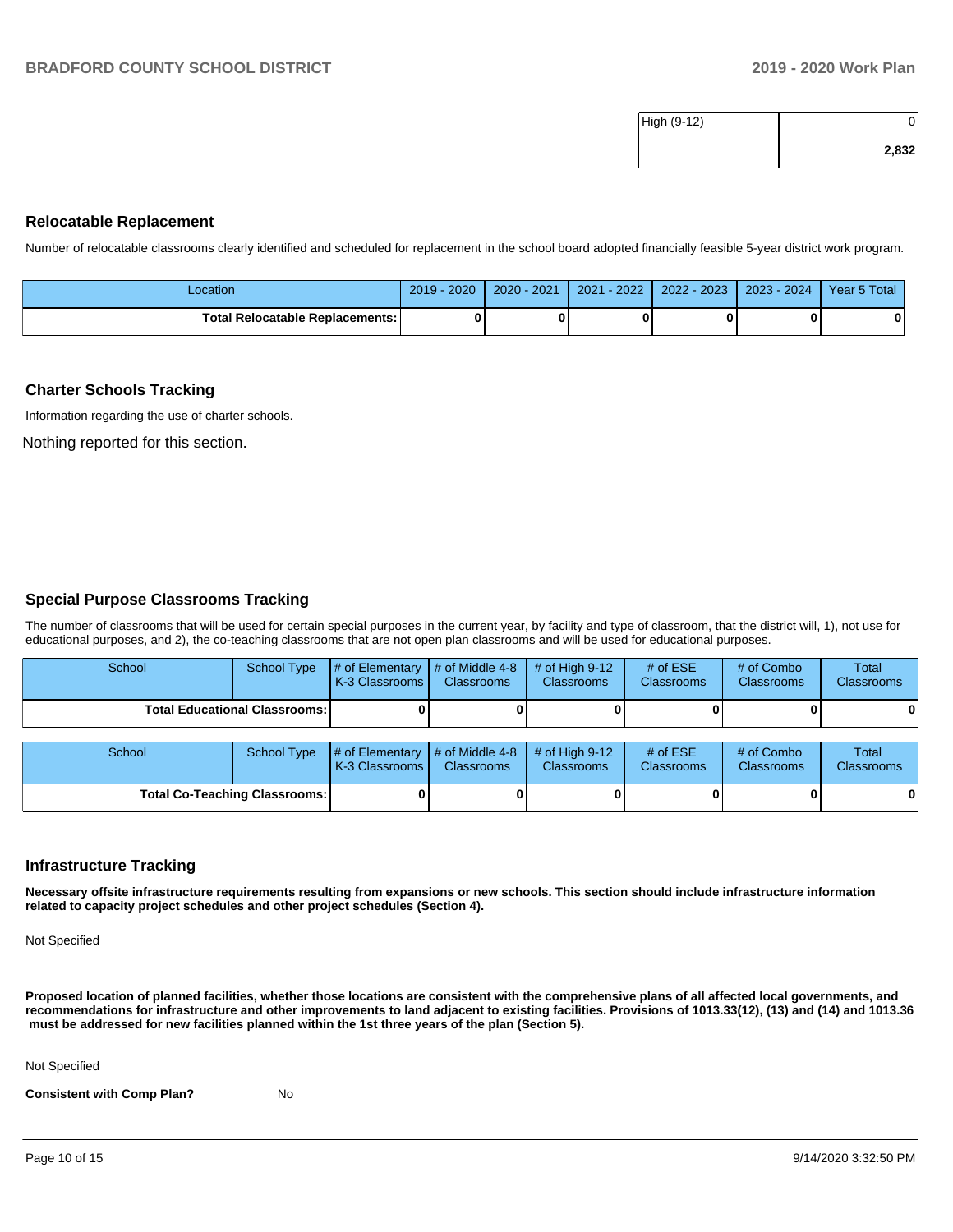### **Net New Classrooms**

The number of classrooms, by grade level and type of construction, that were added during the last fiscal year.

| List the net new classrooms added in the 2018 - 2019 fiscal year.                                                                                       | List the net new classrooms to be added in the 2019 - 2020 fiscal<br>year. |                            |                                |                        |                              |                            |                                                                        |                      |
|---------------------------------------------------------------------------------------------------------------------------------------------------------|----------------------------------------------------------------------------|----------------------------|--------------------------------|------------------------|------------------------------|----------------------------|------------------------------------------------------------------------|----------------------|
| "Classrooms" is defined as capacity carrying classrooms that are added to increase<br>capacity to enable the district to meet the Class Size Amendment. |                                                                            |                            |                                |                        |                              |                            | Totals for fiscal year 2019 - 2020 should match totals in Section 15A. |                      |
| Location                                                                                                                                                | $2018 - 2019$ #<br><b>Permanent</b>                                        | $2018 - 2019$ #<br>Modular | $2018 - 2019$ #<br>Relocatable | $2018 - 2019$<br>Total | $2019 - 2020$ #<br>Permanent | $2019 - 2020$ #<br>Modular | 2019 - 2020 #<br>Relocatable                                           | 2019 - 2020<br>Total |
| Elementary (PK-3)                                                                                                                                       |                                                                            |                            |                                |                        |                              |                            |                                                                        |                      |
| Middle (4-8)                                                                                                                                            |                                                                            |                            |                                |                        |                              |                            |                                                                        | ΩI                   |
| High (9-12)                                                                                                                                             |                                                                            |                            |                                |                        |                              |                            |                                                                        |                      |
|                                                                                                                                                         |                                                                            |                            |                                | 0                      |                              |                            | $\mathbf{0}$                                                           | 0                    |

#### **Relocatable Student Stations**

Number of students that will be educated in relocatable units, by school, in the current year, and the projected number of students for each of the years in the workplan.

| <b>Site</b>                                          | 2019 - 2020     | $2020 - 2021$ | 2021 - 2022 | 2022 - 2023 | 2023 - 2024    | 5 Year Average |
|------------------------------------------------------|-----------------|---------------|-------------|-------------|----------------|----------------|
| SOUTHSIDE ELEMENTARY                                 |                 | U             |             |             | 0              | $\overline{0}$ |
| <b>R J E CENTER</b>                                  |                 |               |             |             | 0              | $\Omega$       |
| <b>LAWTEY COMMUNITY SCHOOL</b>                       |                 | $\Omega$      |             |             | $\overline{0}$ | $\overline{0}$ |
| <b>BROOKER ELEMENTARY</b>                            | 80              | 80            | 80          | 80          | 80             | 80             |
| BRADFORD-UNION VOCATIONAL-TECHNICAL<br><b>SCHOOL</b> | 14 <sup>1</sup> | 14            | 14          | 14          | 14             | 14             |
| <b>BRADFORD MIDDLE</b>                               | 44              | 44            | 44          | 44          | 44             | 44             |
| HAMPTON ELEMENTARY                                   | 44              | 44            | 44          | 44          | 44             | 44             |
| <b>STARKE ELEMENTARY</b>                             | 72              | 72            | 72          | 72          | 72             | 72             |
| <b>RAINBOW CENTER</b>                                |                 | O             |             |             | 0              | $\overline{0}$ |
| <b>BRADFORD SENIOR HIGH</b>                          | 0               | 0             | ∩           | 0           | $\overline{0}$ | $\overline{0}$ |

| <b>Totals for BRADFORD COUNTY SCHOOL DISTRICT</b> |       |       |       |       |       |       |
|---------------------------------------------------|-------|-------|-------|-------|-------|-------|
| Total students in relocatables by year.           | 254   | 254 l | 254   | 254   | 254 l | 254   |
| Total number of COFTE students projected by year. | 2,899 | 2,891 | 2,877 | 2,860 | 2.832 | 2.872 |
| Percent in relocatables by year.                  | 9%    | 9%    | 9%    | 9 % l | 9 % l | 9%    |

### **Leased Facilities Tracking**

Exising leased facilities and plans for the acquisition of leased facilities, including the number of classrooms and student stations, as reported in the educational plant survey, that are planned in that location at the end of the five year workplan.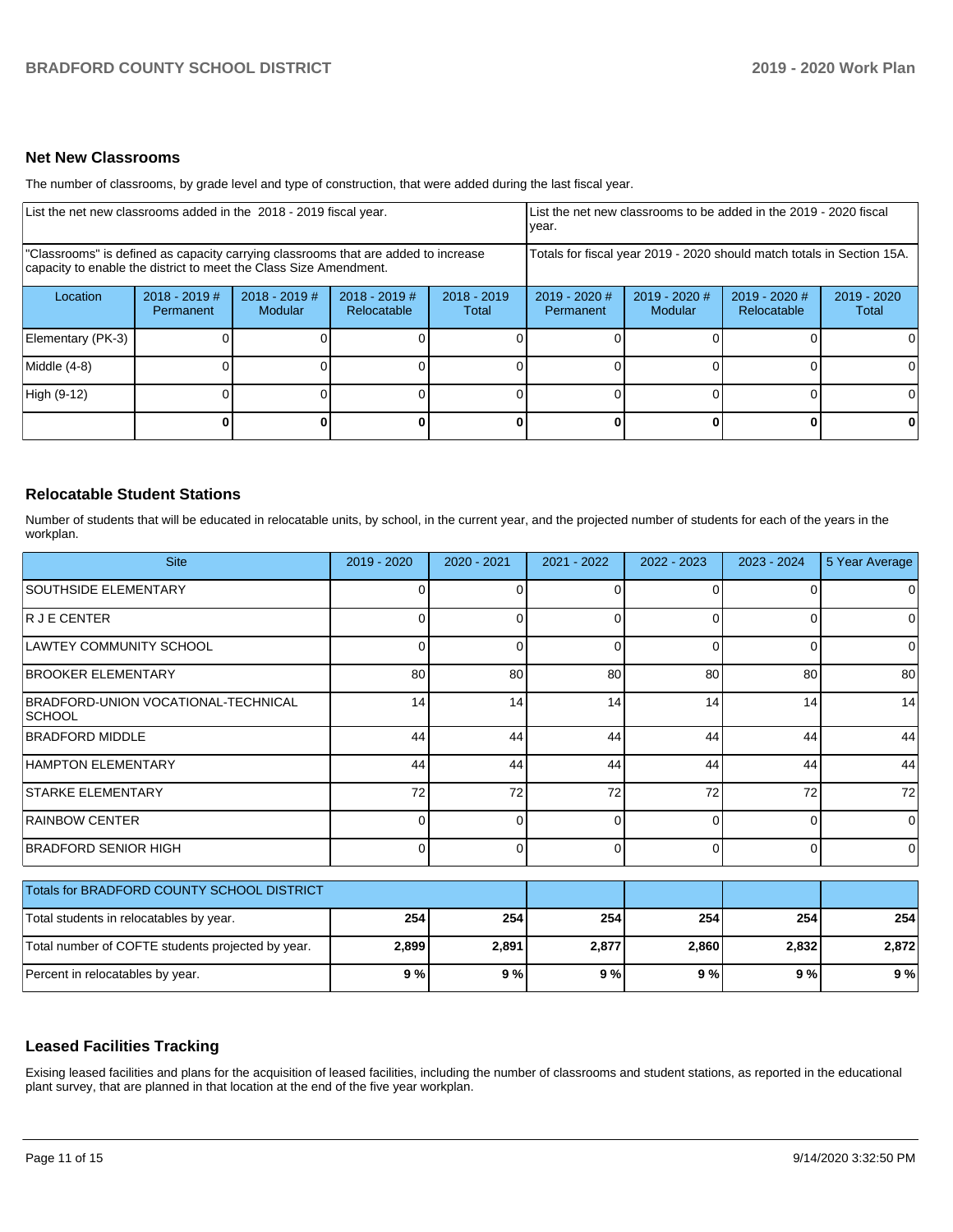## **BRADFORD COUNTY SCHOOL DISTRICT 2019 - 2020 Work Plan**

| Location                                       | # of Leased<br>Classrooms 2019 -<br>2020 | <b>FISH Student</b><br><b>Stations</b> | Owner               | # of Leased<br>Classrooms 2023 -<br>2024 | <b>FISH Student</b><br><b>Stations</b> |
|------------------------------------------------|------------------------------------------|----------------------------------------|---------------------|------------------------------------------|----------------------------------------|
| BRADFORD SENIOR HIGH                           |                                          | U                                      |                     | $\Omega$                                 |                                        |
| <b>SOUTHSIDE ELEMENTARY</b>                    |                                          | $\Omega$                               |                     | 0                                        |                                        |
| R J E CENTER                                   | 0                                        | 0                                      |                     | 0                                        | 0                                      |
| LAWTEY COMMUNITY SCHOOL                        | 0                                        | 0                                      |                     | $\Omega$                                 | <sup>0</sup>                           |
| <b>BROOKER ELEMENTARY</b>                      | 0                                        |                                        | 0 William Scottsman |                                          | 18                                     |
| BRADFORD-UNION VOCATIONAL-TECHNICAL<br> SCHOOL | 0                                        | 0                                      |                     | 0                                        | 0                                      |
| BRADFORD MIDDLE                                | <sup>n</sup>                             | 0                                      |                     | $\Omega$                                 | <sup>0</sup>                           |
| <b>HAMPTON ELEMENTARY</b>                      | 0                                        | $\Omega$                               |                     | $\Omega$                                 | 0                                      |
| <b>STARKE ELEMENTARY</b>                       | $\Omega$                                 |                                        | 0 Royal             | 2                                        | 36                                     |
| <b>RAINBOW CENTER</b>                          | 0                                        | 0                                      |                     | $\Omega$                                 | $\Omega$                               |
|                                                | U                                        | ŋ                                      |                     | 3                                        | 54                                     |

#### **Failed Standard Relocatable Tracking**

Relocatable units currently reported by school, from FISH, and the number of relocatable units identified as 'Failed Standards'.

Nothing reported for this section.

# **Planning**

#### **Class Size Reduction Planning**

**Plans approved by the school board that reduce the need for permanent student stations such as acceptable school capacity levels, redistricting, busing, year-round schools, charter schools, magnet schools, public-private partnerships, multitrack scheduling, grade level organization, block scheduling, or other alternatives.**

Immediate plans have not been developed due to negative growth projections and declining projected COFTE for our District.

## **School Closure Planning**

**Plans for the closure of any school, including plans for disposition of the facility or usage of facility space, and anticipated revenues.** 

Small schools with enrollment less than 200 will be consolidated into a single combination school along with Southside Elementary School.

# **Long Range Planning**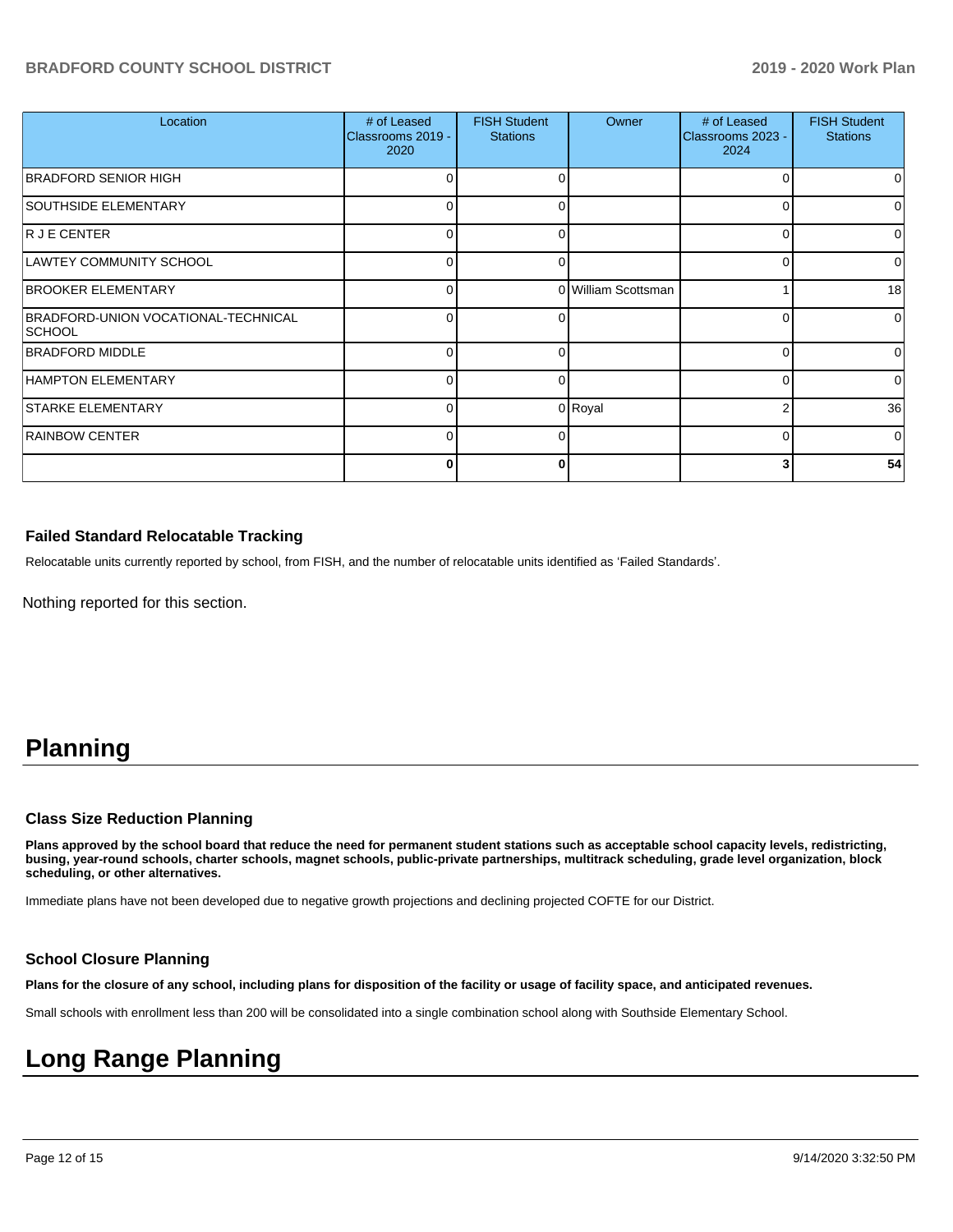#### **Ten-Year Maintenance**

District projects and locations regarding the projected need for major renovation, repair, and maintenance projects within the district in years 6-10 beyond the projects plans detailed in the five years covered by the work plan.

Nothing reported for this section.

#### **Ten-Year Capacity**

Schedule of capital outlay projects projected to ensure the availability of satisfactory student stations for the projected student enrollment in K-12 programs for the future 5 years beyond the 5-year district facilities work program.

Nothing reported for this section.

#### **Ten-Year Planned Utilization**

Schedule of planned capital outlay projects identifying the standard grade groupings, capacities, and planned utilization rates of future educational facilities of the district for both permanent and relocatable facilities.

| <b>Grade Level Projections</b>  | <b>FISH</b><br>Student<br><b>Stations</b> | Actual 2018 -<br><b>2019 FISH</b><br>Capacity | Actual<br>$2018 -$<br>2019<br><b>COFTE</b> | Actual 2018 - 2019<br><b>Utilization</b> | Actual 2019 - 2020 / 2028 - 2029 new<br>Student Capacity to be added/removed | Projected 2028<br>2029 COFTE | Projected 2028 -<br>2029 Utilization |
|---------------------------------|-------------------------------------------|-----------------------------------------------|--------------------------------------------|------------------------------------------|------------------------------------------------------------------------------|------------------------------|--------------------------------------|
| Elementary - District<br>Totals | 2.497                                     | 2.497                                         | .531.97                                    | 61.35 %                                  |                                                                              |                              | 0.00%                                |
| Middle - District Totals        | 982                                       | 883                                           | 643.04                                     | 72.82 %                                  |                                                                              |                              | 0.00%                                |
| High - District Totals          | 1.056                                     | 897                                           | 631.41                                     | 70.35 %                                  |                                                                              |                              | 0.00%                                |
| Other - ESE, etc                | 599                                       | 499                                           | 139.25                                     | 27.86 %                                  |                                                                              |                              | 0.00%                                |
|                                 | 5,134                                     | 4,776                                         | 2.945.67                                   | 61.68%                                   |                                                                              |                              | 0.00%                                |

**Combination schools are included with the middle schools for student stations, capacity, COFTE and utilization purposes because these facilities all have a 90% utilization factor. Use this space to explain or define the grade groupings for combination schools.** 

No comments to report.

## **Ten-Year Infrastructure Planning**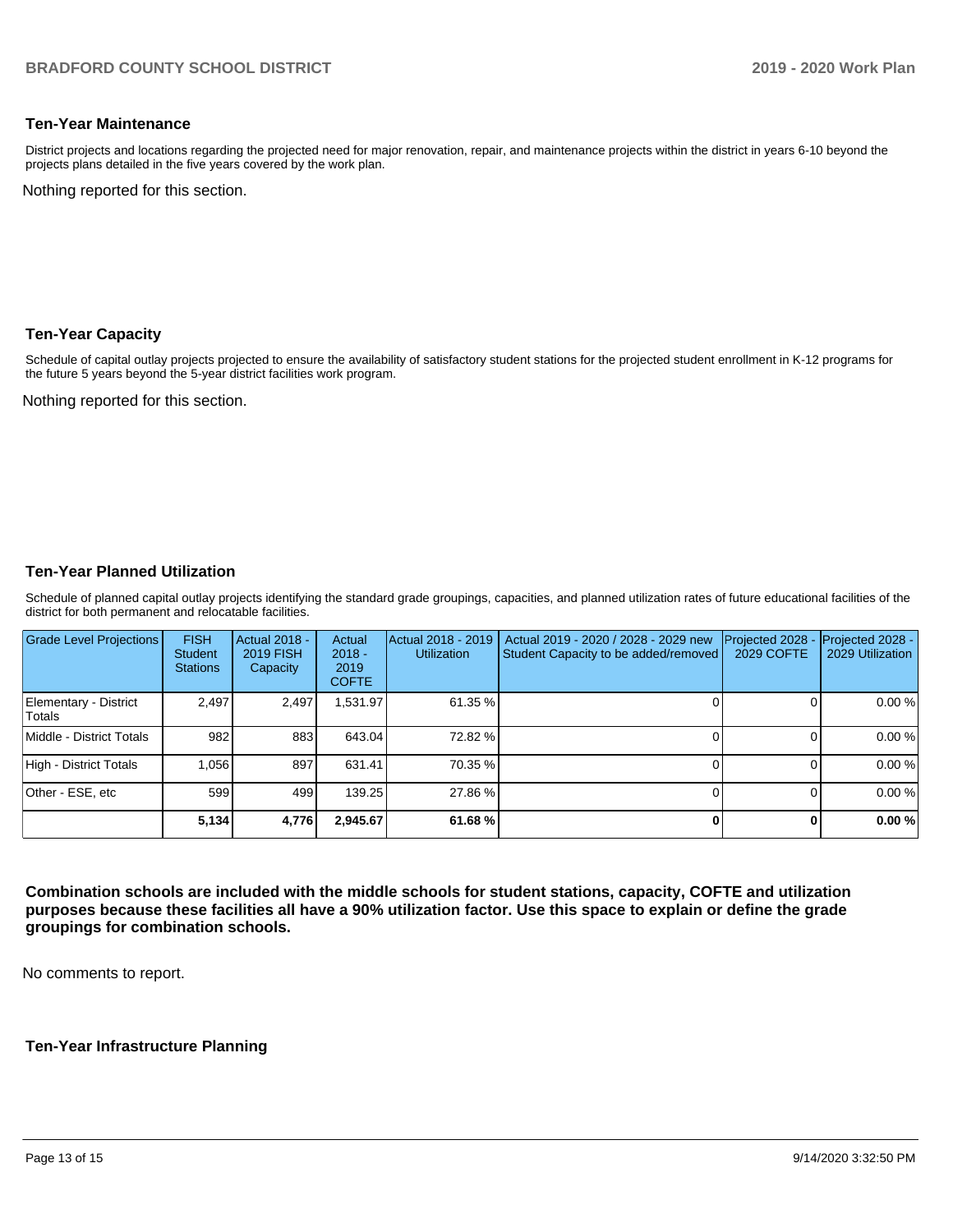#### **Proposed Location of Planned New, Remodeled, or New Additions to Facilities in 06 thru 10 out years (Section 28).**

Nothing reported for this section.

Plans for closure of any school, including plans for disposition of the facility or usage of facility space, and anticipated revenues in the 06 thru 10 out **years (Section 29).**

Nothing reported for this section.

#### **Twenty-Year Maintenance**

District projects and locations regarding the projected need for major renovation, repair, and maintenance projects within the district in years 11-20 beyond the projects plans detailed in the five years covered by the work plan.

Nothing reported for this section.

#### **Twenty-Year Capacity**

Schedule of capital outlay projects projected to ensure the availability of satisfactory student stations for the projected student enrollment in K-12 programs for the future 11-20 years beyond the 5-year district facilities work program.

Nothing reported for this section.

#### **Twenty-Year Planned Utilization**

Schedule of planned capital outlay projects identifying the standard grade groupings, capacities, and planned utilization rates of future educational facilities of the district for both permanent and relocatable facilities.

| Grade Level Projections         | <b>FISH</b><br><b>Student</b><br><b>Stations</b> | <b>Actual 2018 -</b><br><b>2019 FISH</b><br>Capacity | Actual<br>$2018 -$<br>2019<br><b>COFTE</b> | Actual 2018 - 2019<br><b>Utilization</b> | Actual 2019 - 2020 / 2038 - 2039 new<br>Student Capacity to be added/removed | Projected 2038<br>2039 COFTE | Projected 2038 -<br>2039 Utilization |
|---------------------------------|--------------------------------------------------|------------------------------------------------------|--------------------------------------------|------------------------------------------|------------------------------------------------------------------------------|------------------------------|--------------------------------------|
| Elementary - District<br>Totals | 2.497                                            | 2,497                                                | .531.97                                    | 61.35 %                                  |                                                                              |                              | 0.00%                                |
| Middle - District Totals        | 982                                              | 883                                                  | 643.04                                     | 72.82 %                                  |                                                                              |                              | 0.00%                                |
| High - District Totals          | 1.056                                            | 897                                                  | 631.41                                     | 70.35 %                                  |                                                                              |                              | 0.00%                                |
| Other - ESE, etc                | 599                                              | 499                                                  | 139.25                                     | 27.86 %                                  |                                                                              |                              | 0.00%                                |
|                                 | 5,134                                            | 4,776                                                | 2,945.67                                   | 61.68 %                                  |                                                                              |                              | 0.00%                                |